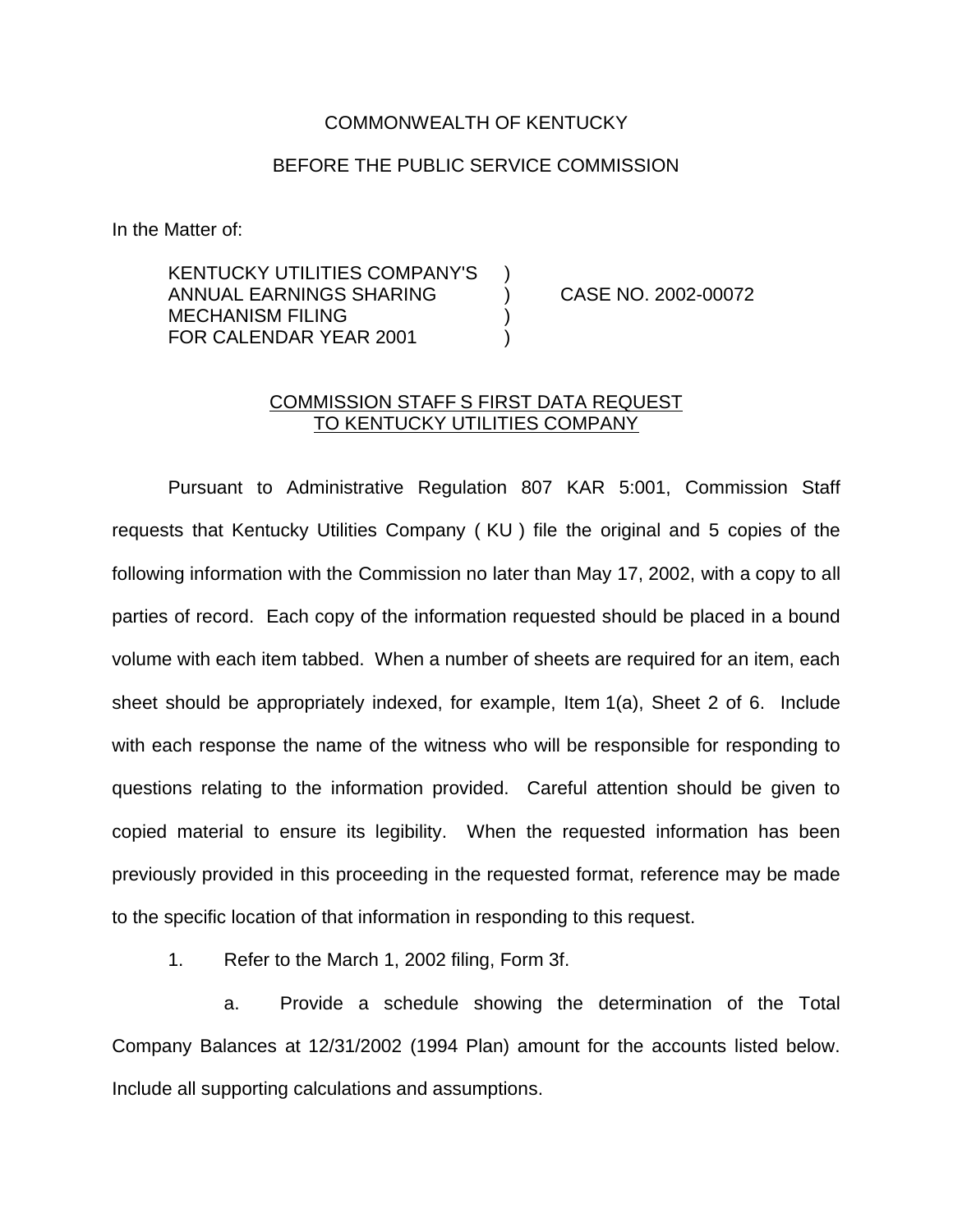- (1) Line 3, Spare Parts.
- (2) Line 4, Limestone.

b. Match the account balances listed in part (a) above with the amounts reported to the Commission by KU in its monthly Environmental Surcharge reports. Explain any differences between the account balances shown on the monthly Environmental Surcharge reports and the balances used to determine the Total Company Balances at 12/31/2001 shown on Form 3f.

c. Provide a schedule showing the determination of the Total Company 13-Month Average (1994 Plan) amount for the accounts listed below. Include all supporting calculations and assumptions.

- (1) Line 3, Spare Parts.
- (2) Line 4, Limestone.
- (3) Line 5, Emission Allowances.
- (4) Line 7, Accumulated Depreciation on Pollution Control Utility

Plant.

(5) Line 8, Accumulated Deferred Taxes.

d. Match the account balances listed in part (c) above with the amounts reported to the Commission by KU in its monthly Environmental Surcharge reports. Explain any differences between the account balances shown on the monthly Environmental Surcharge reports and the balances used to determine the 13-month average balance shown on Form 3f.

e. Refer to line 21 of Form 3f. Provide the calculations used to determine the amount shown for Emission Allowance Expense. Match the information

-2-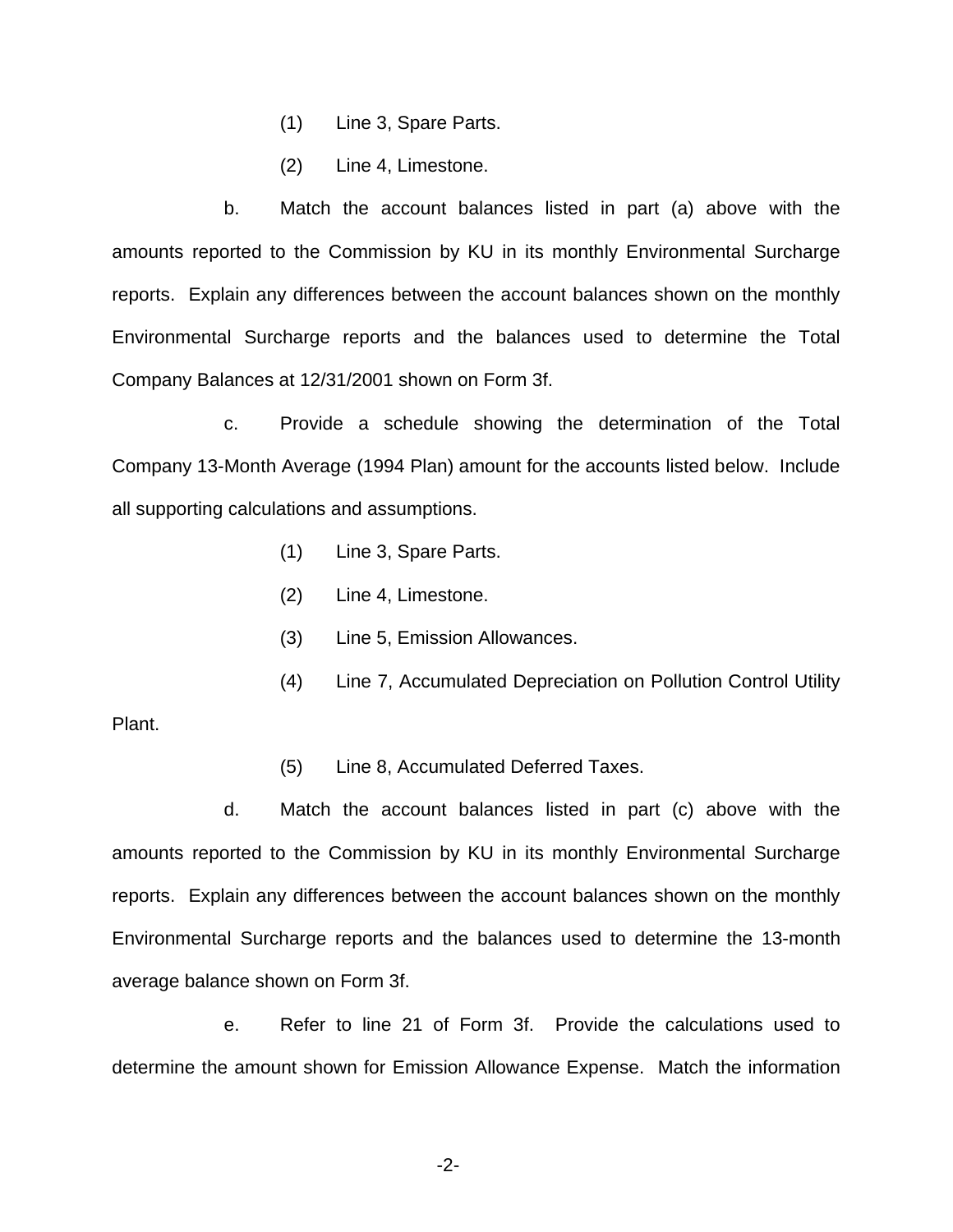used to determine the reported Emission Allowance Expense with the amounts reported to the Commission by KU in its monthly Environmental Surcharge reports. Explain any differences between the Emission Allowance Expense shown on the monthly Environmental Surcharge reports and the amounts used to determine the expense shown on line 21.

2. Refer to the March 1, 2002 filing, Form 3a, column 7. Explain why KU believes the Settlement Agreement should be an adjustment to Common Equity only.

3. Refer to the March 1, 2002 filing, Form 3g. Explain why KU reflected the impacts of the Value Delivery Team workforce reduction ( VDT reduction ) as a lump sum adjustment to its 13-month average capitalization rather than recalculating the capitalization for each month impacted by the Global Settlement.

4. Refer to the March 1, 2002 filing, Form 3. For purposes of this question, assume the following:

- The depreciation rates approved as part of the Global Settlement in Case No. 2001-00140<sup>1</sup> were in effect for all of calendar year 2001.
- Costs associated with the VDT reduction were not expensed in March 2001.
- The costs associated with the VDT reduction were deferred and the deferred asset was created on March 31, 2001.
- Amortization of the VDT reduction deferred asset began in April 2001, following the amortization approach approved in the Global Settlement in Case No. 2001-00169. $^{2}$

<sup>1</sup> Case No. 2001-00140, Application of Kentucky Utilities Company for an Order Approving Revised Depreciation Rates.

 $2$  Case No. 2001-00169, Joint Application of Louisville Gas and Electric Company and Kentucky Utilities Company for an Order Approving Proposed Deferred Debits and Declaring the Amortization of the Deferred Debits to be Included in Earnings Sharing Mechanism Calculations.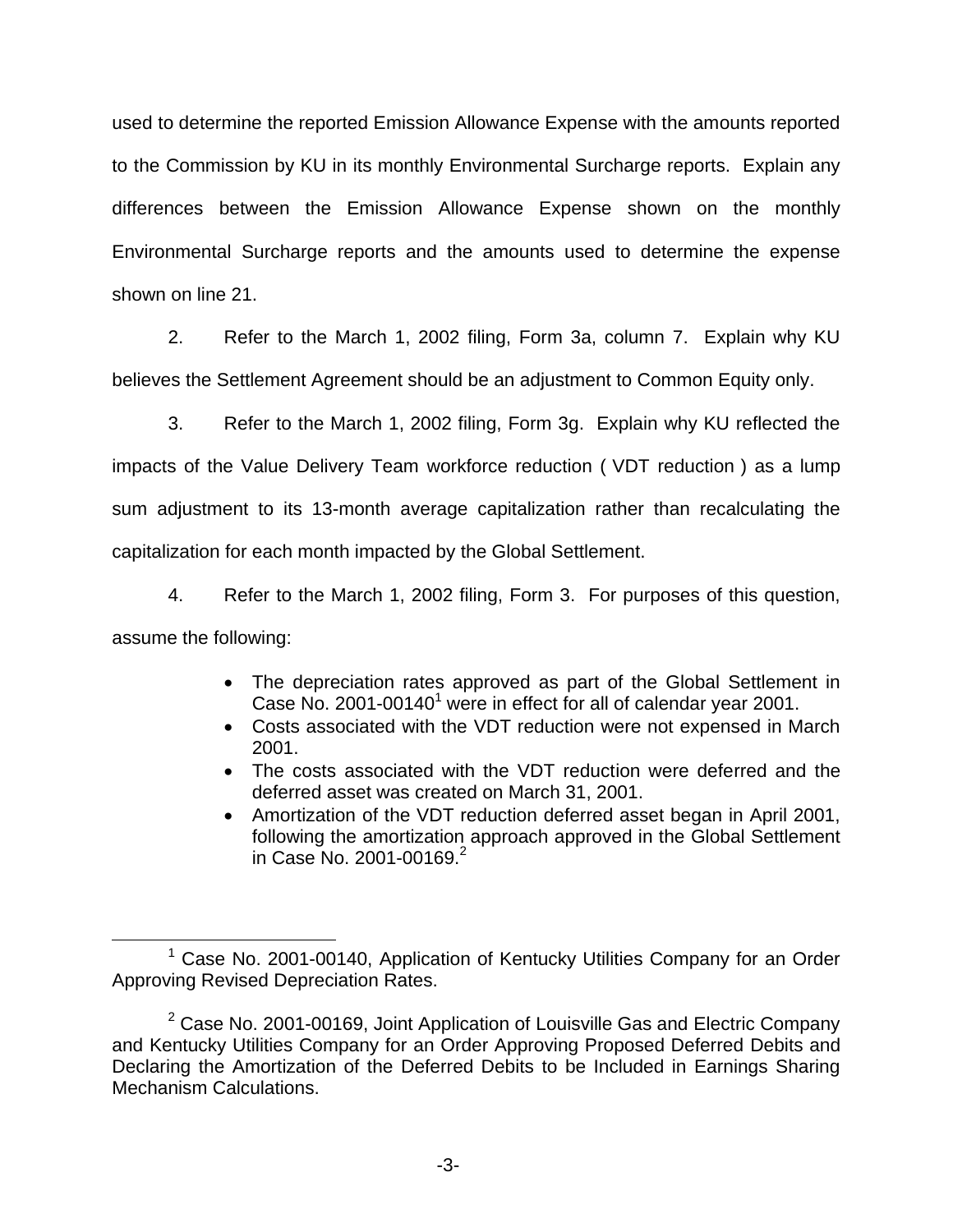- The adjustments to the VDT reduction deferred asset to reflect employees decisions to rescind their acceptance of voluntary termination or retirement are to be made in December 2001.
- ∑ The VDT surcredit began in April 2001 in accordance with the provisions of the Global Settlement in Case No. 2001-00169.

Using the above assumptions:

a. Recalculate the 13-Month Average Capitalization Schedule shown

on pages 2 and 3 of 3 and the Adjusted Jurisdictional Capitalization determination shown on page 1 of 3.

b. To the extent the calculations required in part (a) above impact

other forms provided in the March 1, 2002 filing, provide revised forms reflecting this

impact on KU s determination of its Earnings Sharing Mechanism Factor.

5. Refer to Appendix B of the March 1, 2002 filing. In the December 3, 2001

Order in Case No. 2001-00169 approving the Global Settlement, the Commission

stated:

In conjunction with our approval of the Settlement Agreement, the Commission finds it necessary to establish a monitoring mechanism to track employment and contractor levels. LG&E and KU should file an annual schedule that details the numbers of additional employees hired and the number of additional contractors utilized. The schedule should compare the reporting period s levels with the levels in effect as of December 31, 2001, and detail the additional expenses incurred for each  $q$ roup. $3 \pmod{3}$ 

In the response provided in Appendix B, KU states that it does not track the specific

number of contractors and this data is not available.

a. Explain in detail why KU does not track the contractor information.

 $3$  Case No. 2001-00169, December 3, 2001 Order at 11.